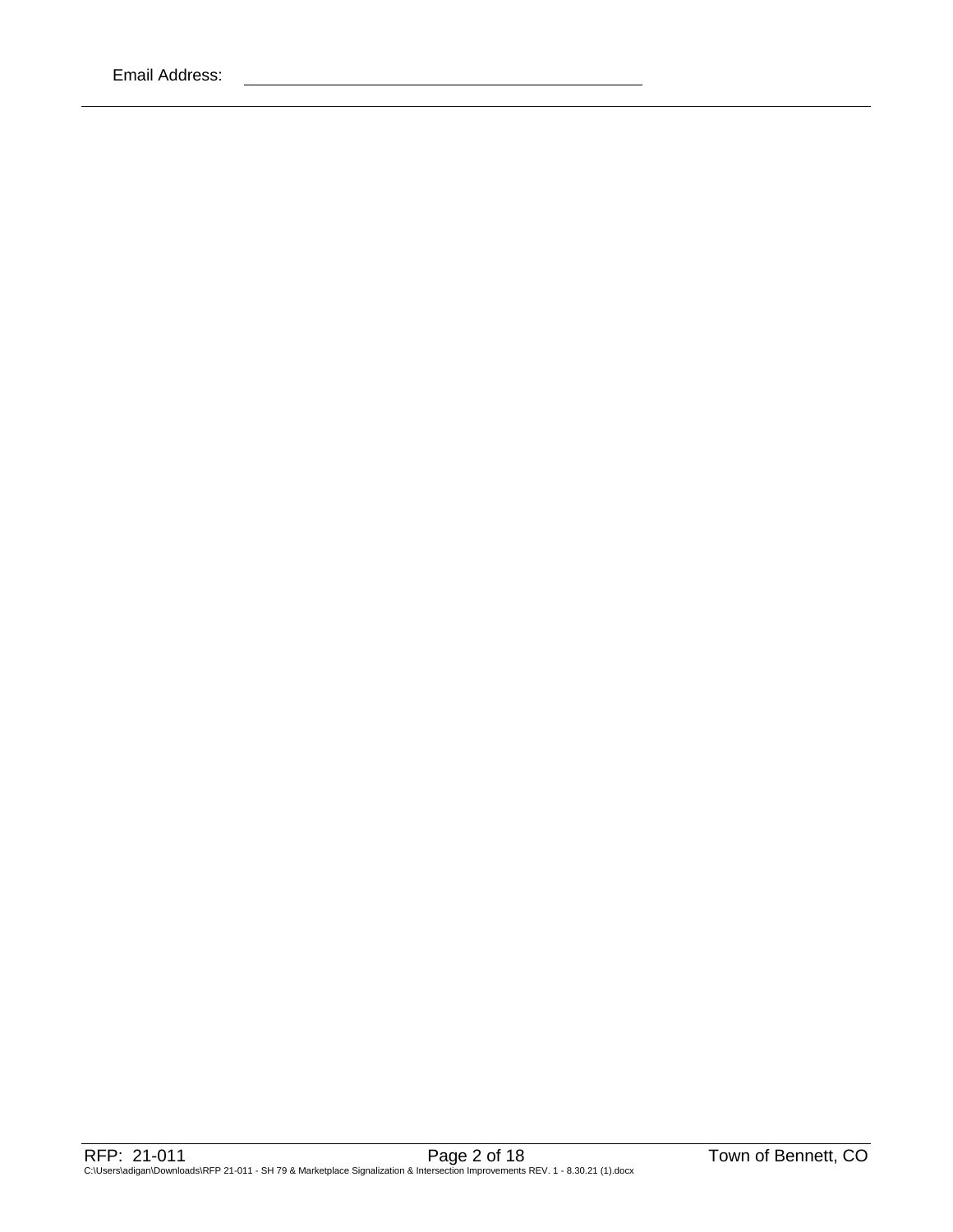

# **REQUEST FOR PROPOSALS GENERAL TERMS AND CONDITIONS**

#### **I APPLICABILITY**

The Town of Bennett ("Town") desires to solicit proposals from interested firms or persons to construct eastbound right turn lane with channelizing island, corresponding curb ramps, drainage improvements, and signal poles (w/o mast arm), conduit, controller/cabinet, and nay other associated signal equipment contained in the plan set. . This document sets forth general information and requirements for persons and firms ("Contractors") interested in submitting "Proposals" in response to this Request for Proposals ("Solicitation").

#### **II CONTENTS OF PROPOSAL**

- **A GENERAL CONDITIONS.** Contractors are required to submit their Proposals in accordance with the following express conditions:
	- 1 Contractors shall make all investigations necessary to thoroughly inform themselves regarding the conditions of Town of Bennett Community Center Facility. No plea of ignorance by the Contractor of conditions that exist or that may hereafter exist as a result of failure to fulfill the requirements of the contract documents will be accepted as the basis for varying the requirements of the town or the compensation to the Contractor.
	- 2 Contractors are advised that all Town contracts are subject to all legal requirements contained in the Town's Purchasing Policies and state and federal statutes. When conflicts between the Solicitation and these legal documents occur, the highest authority will prevail.
	- 3 All Proposals and other materials submitted in response to this Solicitation shall become the property of the Town upon receipt and will not be returned to the Contractor. Selection or rejection will not affect this right. Information that is considered proprietary should be clearly marked as such and will be handled in accordance with applicable federal and state laws. Neither cost information nor any response in total will be considered proprietary, and Contractors should assume that all portions of their response other than proprietary information will be public records.
	- 4 The provisions herein are solely for the fiscal responsibility of the Town and confer no rights, duties or entitlements to Contractors.
	- 5 This Solicitation is not an offer to contract.

#### **B CLARIFICATION AND MODIFICATIONS IN TERMS AND CONDITIONS**

1 Where there appear to be variances or conflicts between the General Terms and Conditions, the Special Terms and Conditions and the technical specifications outlined in this Solicitation, the technical specifications then the Special Terms and Conditions will prevail.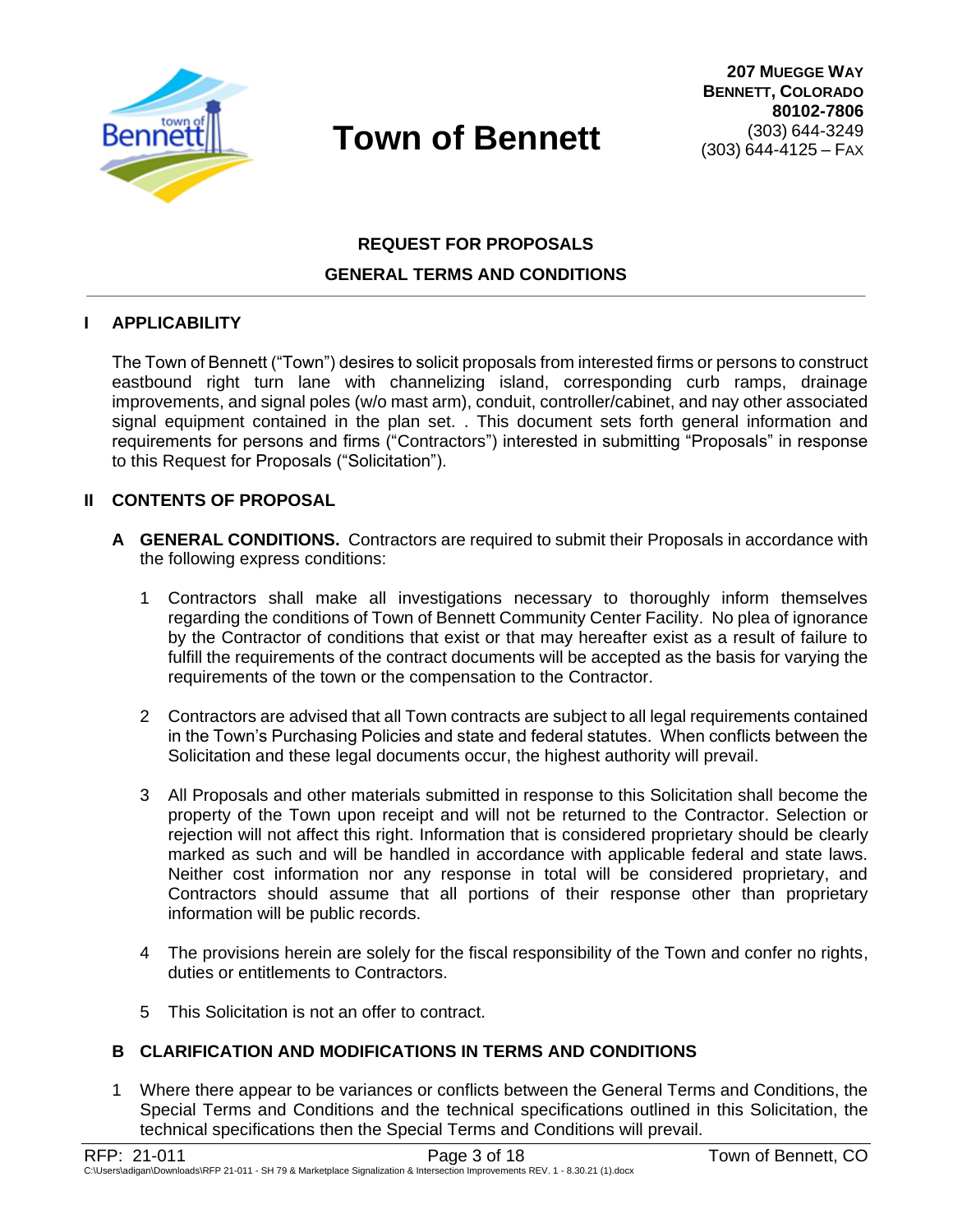2 If any Contractor contemplating submitting a Proposal under this Solicitation is in doubt as to the true meaning of the specifications, the Contractor must submit a **written request** for clarification to the Town at 207 Muegge Way, Bennett, CO 80102. The Contractor submitting the request shall be responsible for ensuring that the request is received by the Town at least five calendar days prior to the scheduled deadline for submission of Proposals.

#### **Any official interpretation of this Solicitation must be made by an agent of the Town who is authorized to act on behalf of the Town. The Town shall not be responsible for interpretations offered by employees of the Town who are not agents of the Town.**

The Town shall issue a written addendum if substantial changes which impact the technical submission of Proposals are required. A copy of such addenda will be mailed or distributed via facsimile transmission to each Contractor receiving the Solicitation. The Contractor shall certify its acknowledgment of the addendum by signing the addendum and returning it with its Proposal. In the event of conflict with the original contract documents, addenda shall govern all other contract documents to the extent specified. Subsequent addenda shall govern over prior addenda only to the extent specified.

## **C PRICES CONTAINED IN PROPOSAL – DISCOUNTS, TAXES, COLLUSION**

- 1 Contractors may offer a cash discount for prompt payment. Discounts will be considered in determining the lowest net cost for the evaluation of Proposals; discounts for periods of less than twenty days, however, will not be considered in making the award. Contractors are encouraged to provide their prompt payment terms in the space provided on the Solicitation's Specification and Pricing Form. If no prompt payment discount is being offered, the Contractor shall enter a zero (0) for the percentage discount to indicate net thirty days. If the Contractor does not enter a percentage discount, it is hereby understood and agreed that the payment terms shall be net thirty days, effective on the date that the Town receives an accurate invoice or accepts the products, whichever is the later date. Payment is deemed to be made on the date of the mailing of the check.
- 2 Contractors shall not include federal, state, or local excise or sales taxes in prices offered, as the Town is exempt from payment of such taxes. Town tax identification numbers will be made available to the selected contractor.
- 3 The Contractor, by affixing its signature to this Solicitation, certifies that its Proposal is made without previous understanding, agreement, or connection either with any persons, firms or corporations making a Proposal for the same items, or with the Town. The Contractor also certifies that its Proposal is in all respects fair, without outside control, collusion, fraud, or otherwise illegal action. To insure integrity of the Town's public procurement process, all Contractors are hereby placed on notice that any and all Contractors who falsify the certifications required in conjunction with this section will be prosecuted to the fullest extent of the law.

## **III PREPARATION AND SUBMISSION OF PROPOSAL**

## **A PREPARATION**

- 1 The Proposal must be typed. All corrections made by the Contractor must be initialed **in blue ink** by the authorized agent of the Contractor.
- 2 Proposals must contain, **in blue ink**, a manual signature of an authorized agent of the Contractor in the space provided on the Solicitation cover page. **The original cover page of this Solicitation must be included in all Proposals. If the Contractor's authorized agent**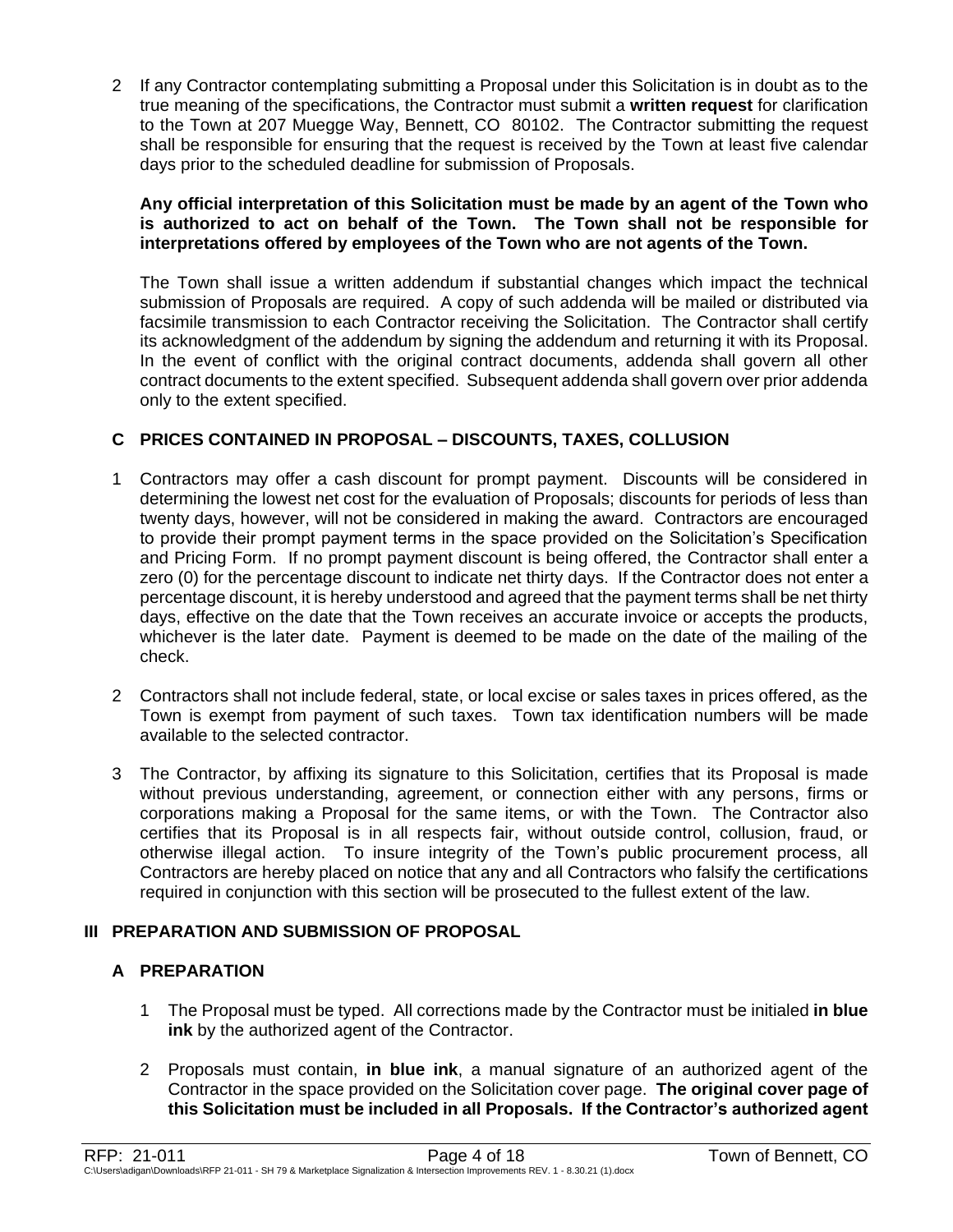**fails to sign and return the original cover page of the Solicitation, its Proposal may be invalid and may not be considered.**

- 3 Unit prices shall be provided by the Contractor on the Solicitation's Specification and Pricing Form when required in conjunction with the prescribed method of award and **shall be for the unit of measure requested**. Prices that are not in accordance with the measurements and descriptions requested shall be considered non-responsive and shall not be considered. Where there is a discrepancy between the unit price and the extension of prices, the unit price shall prevail.
- 4 The accuracy of the Proposal is the sole responsibility of the Contractor. No changes in the Proposal shall be allowed after the date and time that the Offers are due. Changes made to the Proposal prior to the date and time that the Offers are due shall be made in accordance with Provision IV(A) of this document.

#### **B SUBMISSION**

- 1 The Proposal shall be sealed in an envelope with the Contractor's name and the solicitation number on the outside. The Town's Specification and Pricing form, which is attached to this Solicitation, must be used when the Contractor is submitting its Proposal. The Contractor shall not alter this form (e.g. add or modify categories for posting prices offered) unless expressly permitted in the addendum duly issued by the Town. No other form shall be accepted.)
- 2 Proposals submitted via facsimile machines will not be accepted.
- 3 Contractors, which qualify their Proposals by requiring alternate contractual terms and conditions as a stipulation for contract award must include such alternate terms and conditions in their Proposals. The Town reserves the right to declare Contractors' Proposals as nonresponsive if any of these alternate terms and conditions are in conflict with the Town's terms and conditions, or if they are not in the best interests of the Town.

An ORIGINAL and THREE (3) copies of each Proposal must be received before the due date and time as specified in this Proposal. Failure to submit the required number of copies may deem the Contractor non-responsive. The Contractor is responsible for addressing the envelope as indicated below. Address the envelope as follows:

Town of Bennett ATTN: Purchasing 207 Muegge Way Bennett, CO 80102

ATTN: Daymon Johnson Title: Director of Capital Projects RFP: 20-011

C LATE PROPOSALS. Proposals received after September 22, 2021, 4:00 p.m., shall be considered non-responsive and will be returned unopened to the Contractor.

#### **IV MODIFICATION OR WITHDRAWAL OF PROPOSALS**

**A MODIFICATIONS TO PROPOSALS.** Proposals may only be modified in the form of a written notice on company letterhead and must be received prior to September 22, 2021, 4:00 p.m. Each permissible modification submitted to the Town must have the Contractor's name and return address and the applicable Solicitation number and title clearly marked on the face of the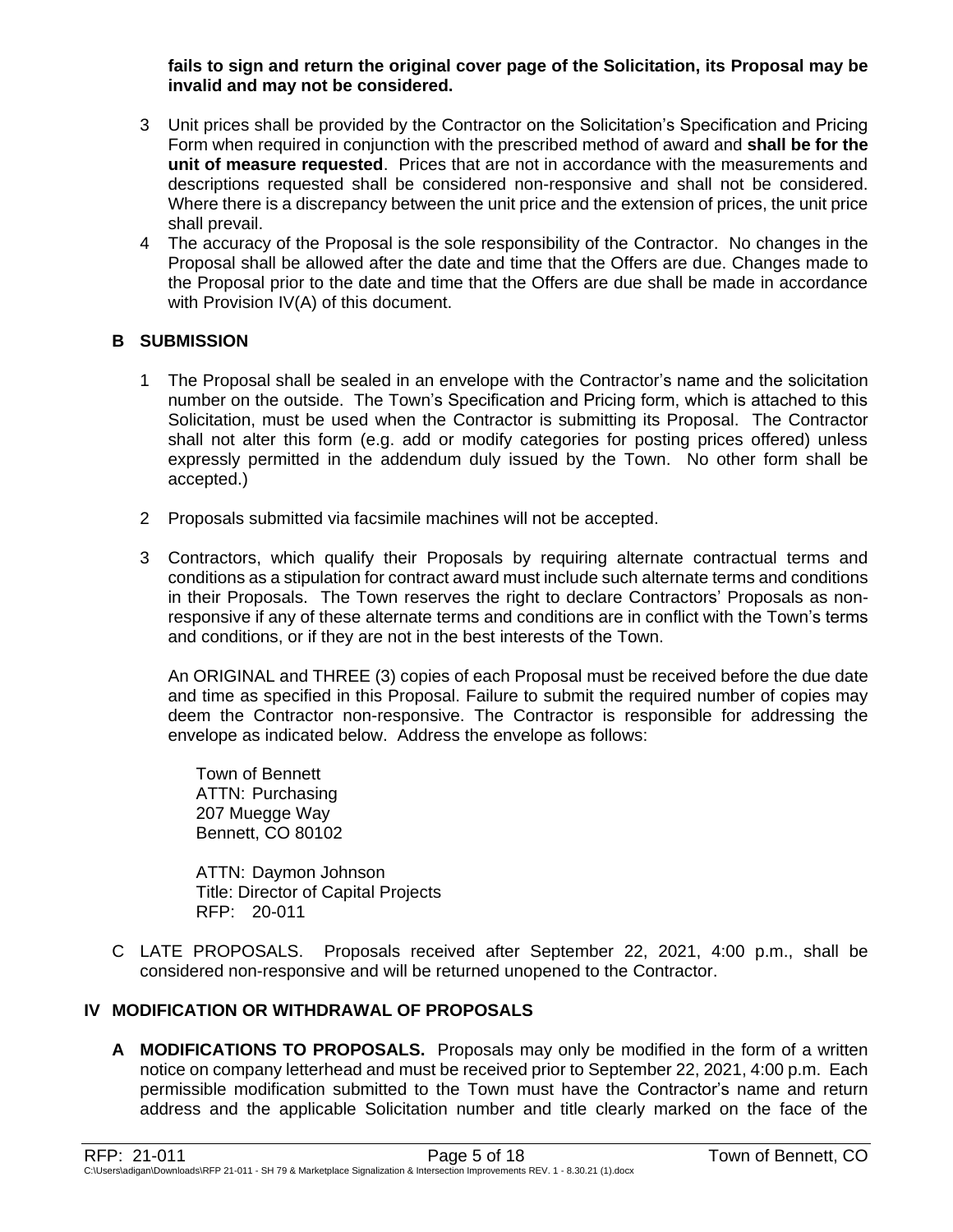envelope. If more than one modification is submitted, the modification bearing the latest date of receipt by the Town will be considered the valid modification.

### **B WITHDRAWAL OF PROPOSALS**

- 1 Proposals may be withdrawn prior to September 22, 2021, 4:00 p.m. Such requests must be made in writing on company letterhead.
- 2 Proposals may not be withdrawn after September 22, 2021, 4:00 p.m., for a period of ninety (90) calendar days. If a Proposal is withdrawn by the Contractor during this ninety-day period, the Town may, at its option, suspend the Contractor from the Bidder list and may not accept any Proposal from the Contractor for a six-month period following the withdrawal.

### **V REJECTION OF PROPOSALS**

- **A REJECTION OF PROPOSALS.** The Town may, at its sole and absolute discretion:
	- 1 Accept or Reject any and all, or parts of any or all, Proposals submitted by prospective Contractors;
	- 2 Re-advertise this Solicitation;
	- 3 Postpone or cancel the process;
	- 4 Waive any irregularities in the Proposals received in conjunction with this Solicitation; and/or
	- 5 Determine the criteria and process whereby Proposals are evaluated and awarded. No damages shall be recoverable by any challenger as a result of these determinations or decisions by the Town.
- **B REJECTION OF A PARTICULAR PROPOSAL.** Examples of the reasons for which the Town may reject a Proposal, include, but are not limited to the following:
	- 1 The Contractor misstates or conceals any material fact in its Proposal;
	- 2 The Contractor's Proposal does not strictly conform to the law or the requirements of the Solicitation:
	- 3 The Proposal expressly requires or implies a conditional award that conflicts with the method of award stipulated in the Solicitation's Special Terms and Conditions;
	- 4 The Proposal does not include documents, including, but not limited to, certificates, licenses, and/or samples, which are required for submission with the Proposal in conjunction with the Solicitation's Special Terms and Conditions and/or technical specifications; or
	- 5 The Proposal has not been executed by the Contractor through an authorized signature on the Specification's Cover Sheet.

### **C ELIMINATION FROM CONSIDERATION**

1 A Proposal may not be accepted from, nor any contract be awarded to, any person or firm which is in arrears to the Town upon any debt or contract or which is a defaulter as surety or otherwise upon any obligation to the Town.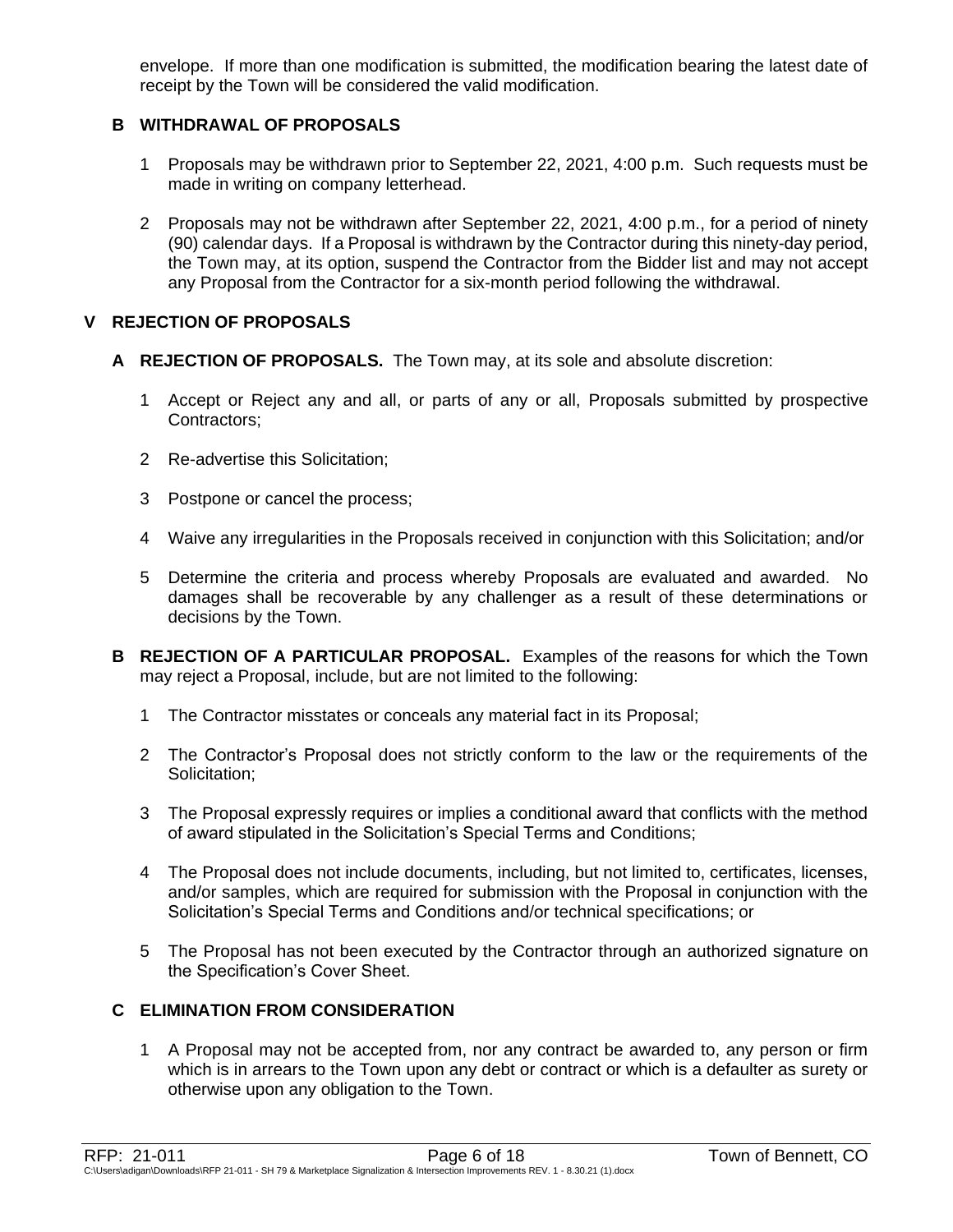2 A Proposal may not be accepted from, nor any contract awarded to, any person or firm which has failed to perform faithfully any previous contract with the Town, state or federal government, for a minimum period of three years after this previous contract was terminated for cause.

### **VI AWARD OF SOLICITATION**

The Town shall award the Solicitation to the successful Contractor through the issuance of a Notice of Award. The General Terms and Conditions, the Special Terms and Conditions, any technical specifications, the Proposal, and the Purchase Order or Notice of Award are collectively an integral part of any agreement between the Town and the successful Contractor. Accordingly, these documents shall be incorporated into a separate contract for services. No services shall be provided until the contract for services has been signed by the Town and no products shall be provided until the Purchase Order has been signed by the Contractor.

### **VII INSURANCE REQUIREMENTS UPON AWARD OF CONTRACT**

- A Consultant shall not be relieved of any liability, claims, demands, or other obligations assumed pursuant to this Agreement by reason of its failure to secure liability insurance or by reason of its failure to secure insurance in sufficient amounts of sufficient durations, or sufficient types to cover such liability.
	- 1 Consultant shall at its own expense be required to keep in full force and effect during the term of this Agreement automobile liability and physical damage insurance for any vehicle used in performing services for the Town, in amounts not less than prescribed by the laws of the State of Colorado (currently \$25,000 per person/\$50,000 per accident bodily injury and \$15,000 per accident property damage).
	- 2 Consultant's automobile liability and physical damage insurance shall be endorsed to include the Town, and its elected and appointed officers and employees, as additional insureds, unless the Town in its sole discretion waives such requirement. Every policy required above shall be primary insurance, and any insurance carried by the Town, its officers, or its employees, shall be excess and not contributory insurance to that provided by the Consultant. Such policies shall contain a severability of interests provision. Consultant shall be solely responsible for any deductible losses under the required policies.
	- 3 Certificates of insurance shall be provided by Consultant as evidence that policies providing the required coverages, conditions, and minimum limits are in full force and effect, and shall be subject to review and approval by the Town. No required coverage shall be cancelled, terminated or materially changed until at least 30 days prior written notice has been given to the Town. The Town reserves the right to request and receive a certified copy of any policy and any endorsement thereto.
- B The policies required above shall be primary insurance, and any insurance carried by the Town, its officers, or its employees shall be excess and not contributory insurance to that provided by Contractor. No additional insured endorsement to the policy required above shall contain any exclusion for bodily injury or property damage arising from completed operations. The Contractor shall be solely responsible for any deductible losses under any policy required above.
- C The Commercial General Liability and Commercial Automobile Liability policies shall be endorsed to name the Town, and its elected officials, officers, employees and agents as additional insureds. When Worker's Compensation and Professional Liability are required a certificate should be provided as evidence of such coverage. The policies shall provide that the Town will receive notice no less than 30 days prior to cancellation, termination or a material change to the policies.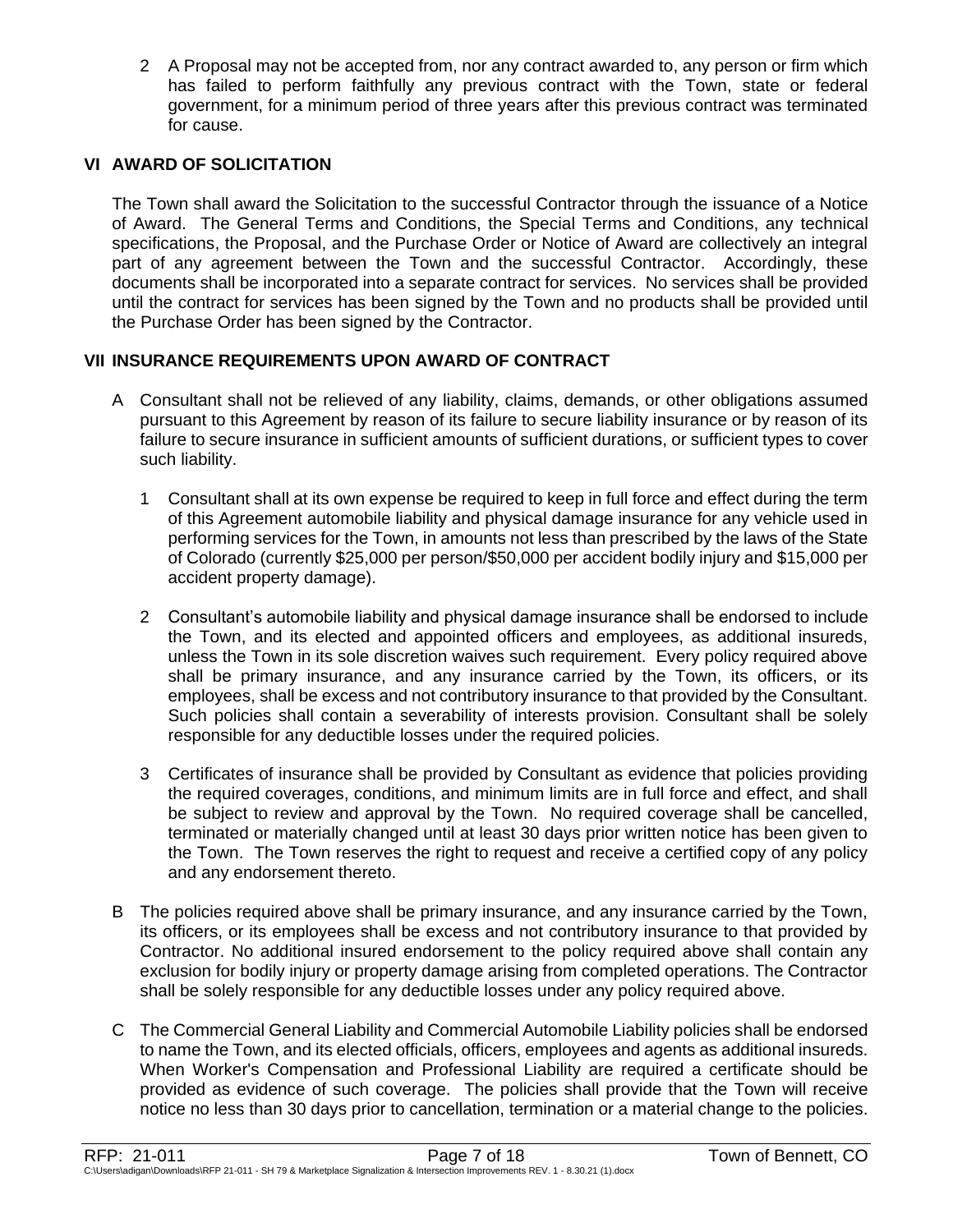- D The Contractor shall not be relieved of any liability, claims, demands, or other obligations assumed pursuant to the Agreement by reason of its failure to procure or maintain insurance, or by reason of its failure to procure or maintain insurance in sufficient amounts, durations or types.
- E Failure on the part of the Contractor to procure or maintain policies providing the required coverages, conditions and minimum limits shall constitute a material breach of contract upon which Town may immediately terminate this Agreement, or at its discretion, Town may procure or renew any such policy or any extended reporting period thereto and may pay any and all premiums in connection therewith, and all monies so paid by Town shall be repaid by Contractor to Town upon demand, or Town may offset the cost of the premiums against any monies due to Contractor from Town.
- F The Town reserves the right to request and receive a certified copy of any policy and any endorsement thereto.
- G INSURANCE CERTIFICATES
	- 1 The Contractor shall, prior to commencing services, deliver to the Town Certificates of Insurance as evidence that policies providing any and all required coverages and limits are in full force and effect.
	- 2 These certificates will serve as an indication to the Town that the Contractor has acquired all necessary insurance; however, the Town may require that certified copies of the insurance policies be submitted and may withhold payment for services until the applicable insurance policies are received and found to be in accordance with the Agreement.
	- 3 Insurance limits must be on each Certificate of Insurance. Each Certificate of Insurance shall be reviewed and approved by Town prior to commencement of services under the Agreement. The certificates shall identify this Agreement and shall state the project number where applicable.
	- 4 Worker's Compensation Insurance. Consultant shall at its own expense keep in full force and effect during the term of this Agreement Statutory Worker's Compensation Insurance to cover obligations imposed by the Workers' Compensation Act of Colorado and any other applicable laws for any employee engaged in the performance under this contract. Evidence of qualified exemption or self-insured status may be substituted

#### **VIIIADDITIONAL CONTRACTUAL OBLIGATIONS**

Contracts executed pursuant to this Proposal will include, but not be limited to the following provisions:

- A LOCAL, STATE AND FEDERAL COMPLIANCE REQUIREMENTS. Successful Contractors shall be familiar and comply with all local, state, and federal directives, ordinances, rules, orders, and laws applicable to, and affected by, this contract including, but not limited to, Equal Employment Opportunity (EEO) regulations, Occupational Safety and Health Act (OSHA), and Title II of the Americans with Disabilities Act (ADA).
- B DISPOSITION. The Contractor shall not assign, transfer, convey, sublet, or otherwise dispose of the contract, including any or all of its right, title or interest therein, or its power to execute such contract to any person, company or corporation, without prior written consent of the Town.
- C EMPLOYEES. All employees of the Contractor shall be considered to be, at all times, employees of the Contractor, under its sole direction, and not an employee or agent of the Town. The Town may require the Contractor to remove an employee it deems careless, incompetent, insubordinate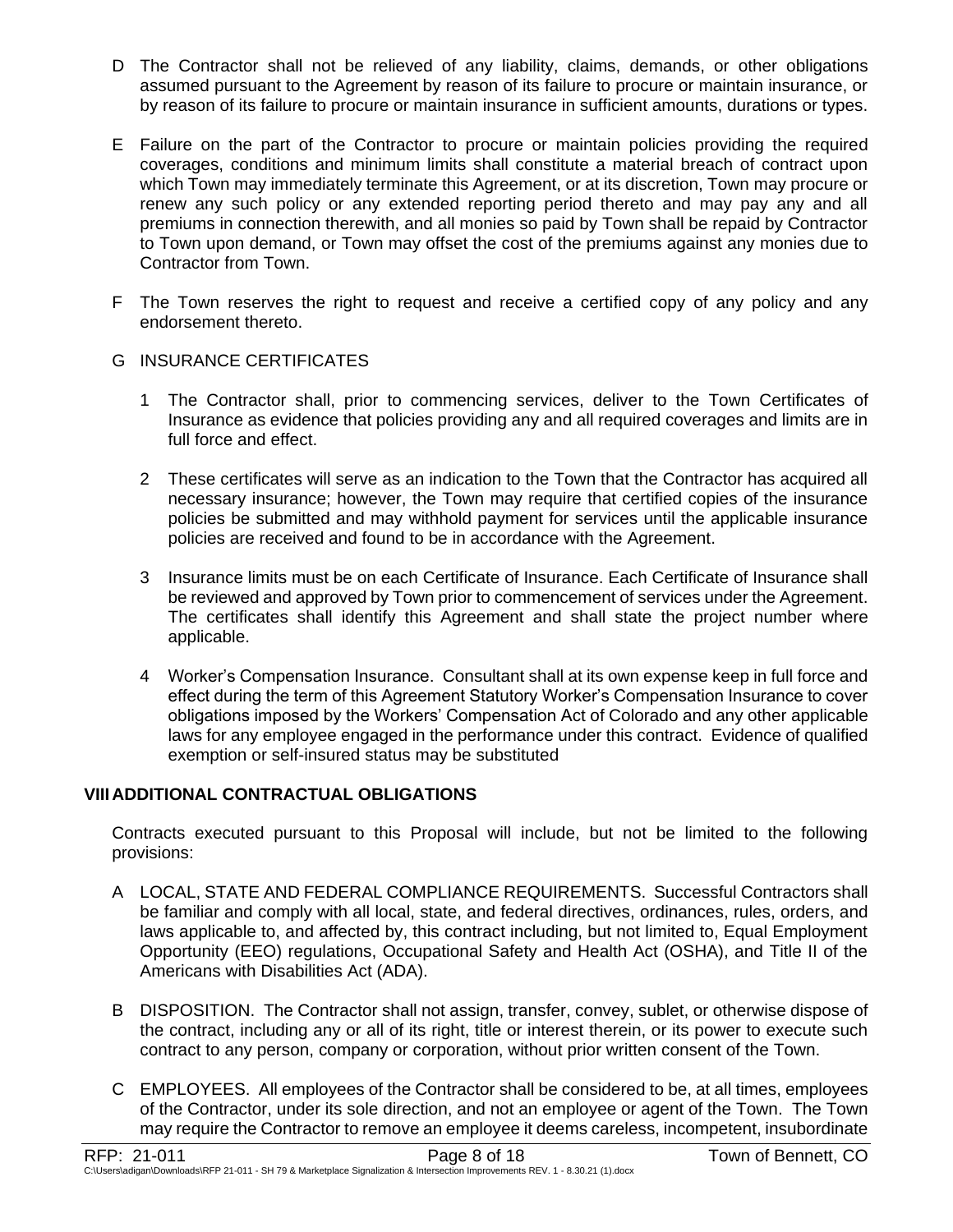or otherwise objectionable, and whose continued employment on Town property is not in the best interest of the Town. In accordance with the Town's policy regarding the use of tobacco products, no employee of the Contractor shall be permitted to use tobacco products when performing work on Town property.

- D DELIVERY. Prices, quotes and deliveries are to be **FOB destination, freight prepaid**, and shall require inside delivery unless otherwise specified in the Solicitation's Special Terms and Conditions. Title and risk of loss shall pass to the Town upon inspection and acceptance by the Town at its designated point of delivery, unless otherwise specified in the Special Terms and Conditions. In the event that the Contractor defaults on its contract or the contract is terminated for cause due to performance, the Town reserves the right to re-procure the materials or services from the next lowest Contractor or from other sources during the remaining term of the terminated/defaulted contract. Under this arrangement, the Town shall charge the Contractor any difference between the Contractor's price and the price to be paid to the next lowest Contractor, as well as any costs associated with the re-solicitation effort
- E MATERIAL PRICED INCORRECTLY. As part of any award resulting from this process, Contractor(s) will discount all transactions as agreed. In the event the Town discovers, through its contract monitoring process or formal audit process, that material was priced incorrectly, Contractor(s) agree to promptly refund all overpayments and to pay all reasonable audit expenses incurred as a result of the non-compliance.
- F INDEMNIFICATION. Contracts executed pursuant to this Proposal will require the selected contractor to indemnify and hold harmless the Town, and its officers and its employees, from and against all liability, claims, and demands, on account of any injury, loss, or damage, which arise out of or are connected with the contractor's performance of the contract, if such injury, loss, or damage, or any portion thereof, is caused by, or claims to be caused by, the negligent act, omission, or other fault of the consultant or any subcontractor of the consultant, or any officer, employee, or agent of the consultant or any subcontractor, or any person for whom the consultant is responsible. The contract shall include provisions for the consultant to defend against such claims.
- G TERMINATION FOR CONVENIENCE. The Contract shall provide that the Town may cancel the contract upon thirty days written notice for reason other than cause. This may include the Town's inability to continue with the contract due to the elimination or reduction of funding.
- H BONDS. For any contract exceeding \$50,000, the Contractor shall furnish a performance bond, payment bond, and warranty bond in an amount determined by the Town, but in any event at least equal to the contract price, as security for the faithful performance and payment of all Contractor's obligations. The bonds will be required to remain in effect at least until one year after the date of final payment. All bonds shall be in forms acceptable to the Town and executed by such sureties licensed to conduct business in Colorado that are acceptable to the Town.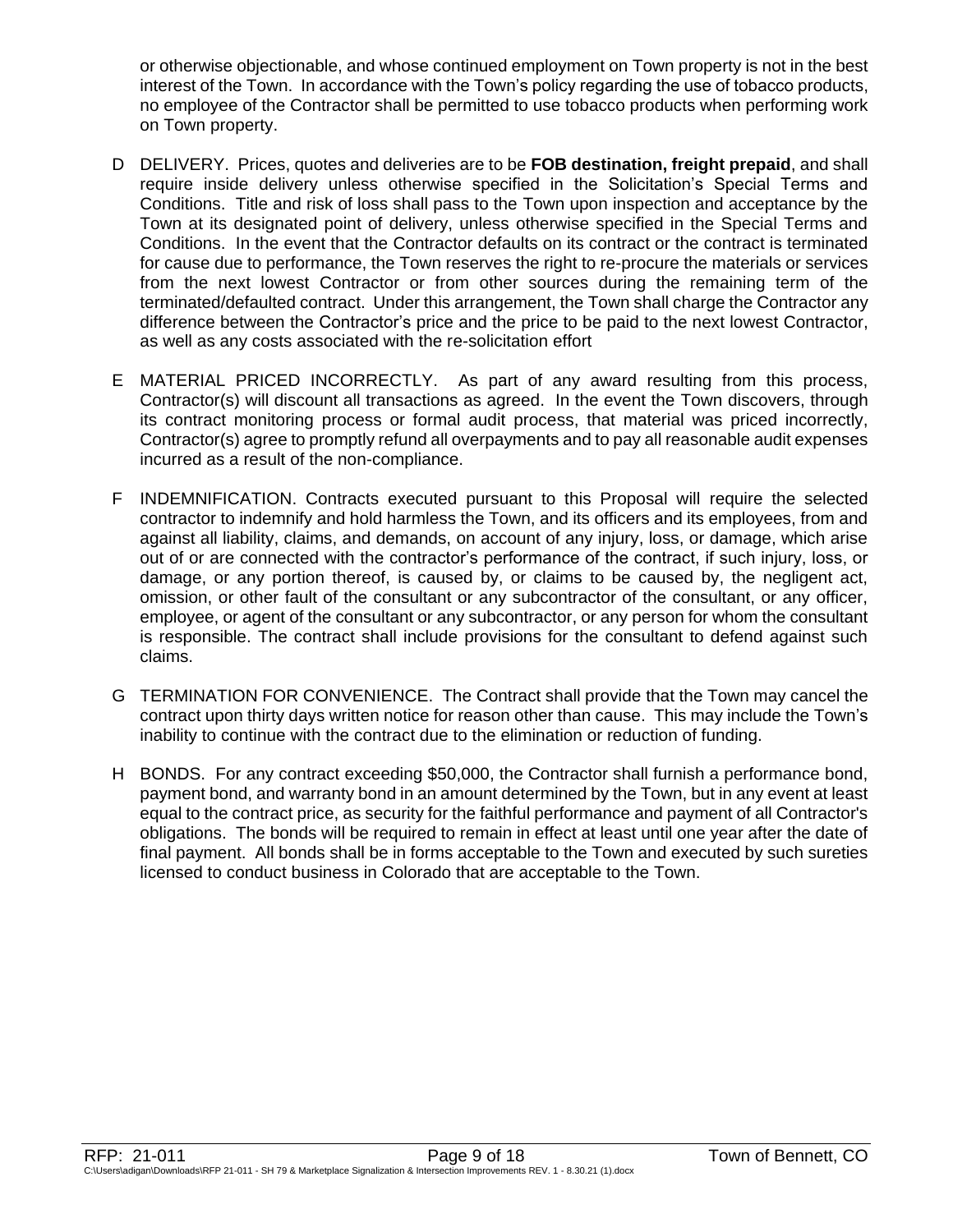

# **REQUEST FOR PROPOSALS SPECIAL TERMS AND CONDITIONS**

**SCHEDULE OF ACTIVITIES:** The following activities and dates are just a tentative outline of the process to be used to solicit Contractor responses and to evaluate each Proposal.

August 26, 2021 **Issue Request for Proposal** September 22, 2021 Proposal Submittal Deadline September 22, 2021 Bid Opening September 23, 2021 **Notice of Intent to Award** September 28, 2021 **Board of Trustees Approval** September 29, 2021 **Award Contract Award Contract Award Contract** 

**COMPETENCY OF CONTRACTORS - MINIMUM YEARS OF EXPERIENCE AND OPERATIONAL FACILITIES REQUIRED:** Pre-award inspection of the Contractor's facility may be made prior to award of contract. Responses will only be considered from Contractors which have been engaged in the business of performing services as described in this Solicitation for a minimum period of five (5) years prior to the date of this Solicitation The Contractors must be able to produce evidence that they have an established satisfactory record of performance for a reasonable period of time and have sufficient financial support, equipment and organization to ensure that they can satisfactorily execute the services if awarded a contract. The term 'equipment and organization' as used herein shall be construed to mean a fully equipped and well established company in line with the best business practices in the industry and as determined by the proper authorities of the Town. The Town reserves the right, before awarding the contract, to require a Contractor to submit such evidence of its qualifications as it may deem necessary, and may consider any evidence available to it (including, but not limited to, the financial, technical and other qualifications and abilities of the Contractor, including past performance and experience with the Town) in making the award in the best interests of the Town.

**QUALIFICATIONS OF CONTRACTOR:** The Town may make such investigations as deemed necessary to determine the ability of the Contractor to perform work, and the Contractor shall furnish all information and data for this purpose as the Town requests. Such information includes but not limited to: current/maximum bonding capabilities, current licensing information, audited financial statements, history of the firm on assessments of liquidated damages, contracts cancelled prior to completion and/or lawsuits and/or pending lawsuits against the firm and/or its principals. The Town reserves the right to reject any Proposal if the evidence submitted by, or investigation of, such Contractor fails to satisfy the Town that such Contractor is properly qualified to carry out the obligations of the contract and to complete the work contemplated therein. Conditional bids will not be accepted.

**NON-APPROPRIATION:** Pursuant to C.R.S. § 29-1-110, as amended, financial obligations of the Town after the current fiscal year are contingent upon funds for the purpose being appropriated, budgeted and otherwise available. Any contract entered with respect to this project will provide that it is automatically terminated on January 1st of the first fiscal year for which funds are not appropriated. The Town shall give the Contractor written notice of such non-appropriation.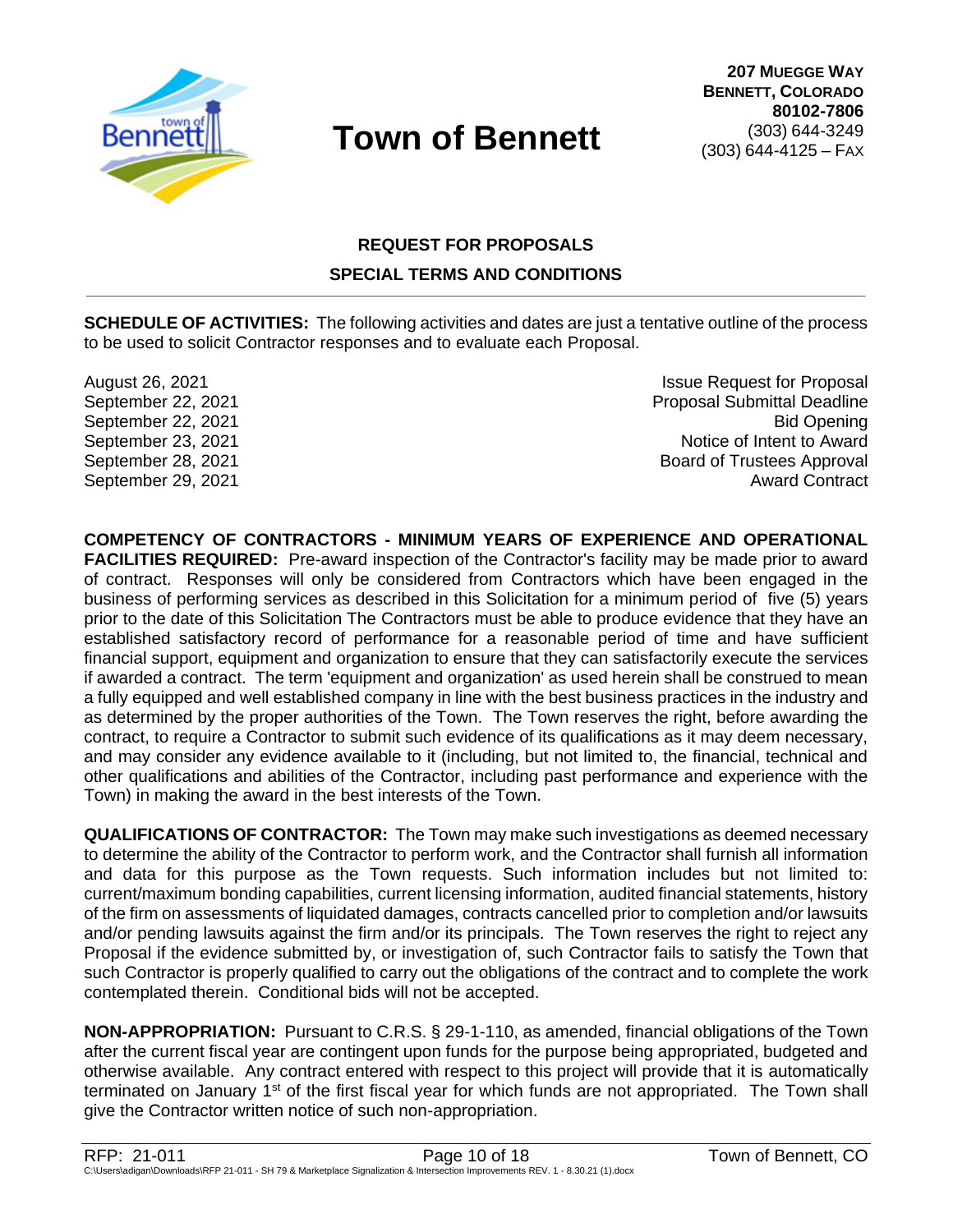**MATERIAL PRICED INCORRECTLY:** As part of any award resulting from this process, Contractor(s) will discount all transactions as agreed. In the event the Town discovers, through its contract monitoring process or formal audit process, that material was priced incorrectly, Contractor(s) agree to promptly refund all overpayments and to pay all reasonable audit expenses incurred as a result of the noncompliance.

**METHOD OF AWARD - SINGLE PRODUCT:** Award of this contract will be made to the lowest responsive, responsible Contractor whose Proposal will be most advantageous to the Town, subject to the Town's right to reject all Proposals. In addition to the bid amount, additional factors will be considered as an integral part of the bid evaluation process, including the following:

- The Contractor's ability, capacity and skill to perform within the specified time limits;
- The Contractor's experience, reputation, efficiency, judgment, and integrity;
- The quality, availability, and adaptability of the supplies or materials proposed;
- Contractor's past performance;
- Sufficiency of Contractor's financial resources to fulfill the contract;
- Contractor's ability to provide future maintenance and/or service;
- Other applicable factors as the Town determines necessary or appropriate in its discretion..

**EQUAL OPPORTUNITY:** The Town of Bennett intends and expects that the contracting processes of the Town and its Vendors provide equal opportunity without regard to gender, race, ethnicity, religion, age or disability and that its Vendors make available equal opportunities to the extent third parties are engaged to provide goods and services to the Town as subcontractors, vendors, or otherwise. Accordingly, the Vendor shall not discriminate on any of the foregoing grounds in the performance of the contract, and shall make available equal opportunities to the extent third parties are engaged to provide goods and services in connection with performance of the contract. **Joint ventures are encouraged.** The Vendor shall disseminate information regarding all subcontracting opportunities under this contract in a manner reasonably calculated to reach all qualified potential subcontractors who may be interested. The Vendor shall maintain records demonstrating its compliance with this article and shall make such records available to the Town upon the Town's request.

**ADDENDUMS:** Contractor is responsible for obtaining and acknowledging all subsequent addendums. Failure to submit subsequent addendum(s) shall deem the Contractor non-responsive.

**COSTS INCURRED BY PROPOSER:** Costs for developing a response to the Proposal, interviews, and contract negotiations are entirely the obligation of the Contractor and shall not be charged in any manner to the Town.

**REQUEST FOR CLARIFICATIONS.** The Town reserves the right to require clarification or further information with respect to any Proposal received, and to determine the final terms of any contract for services.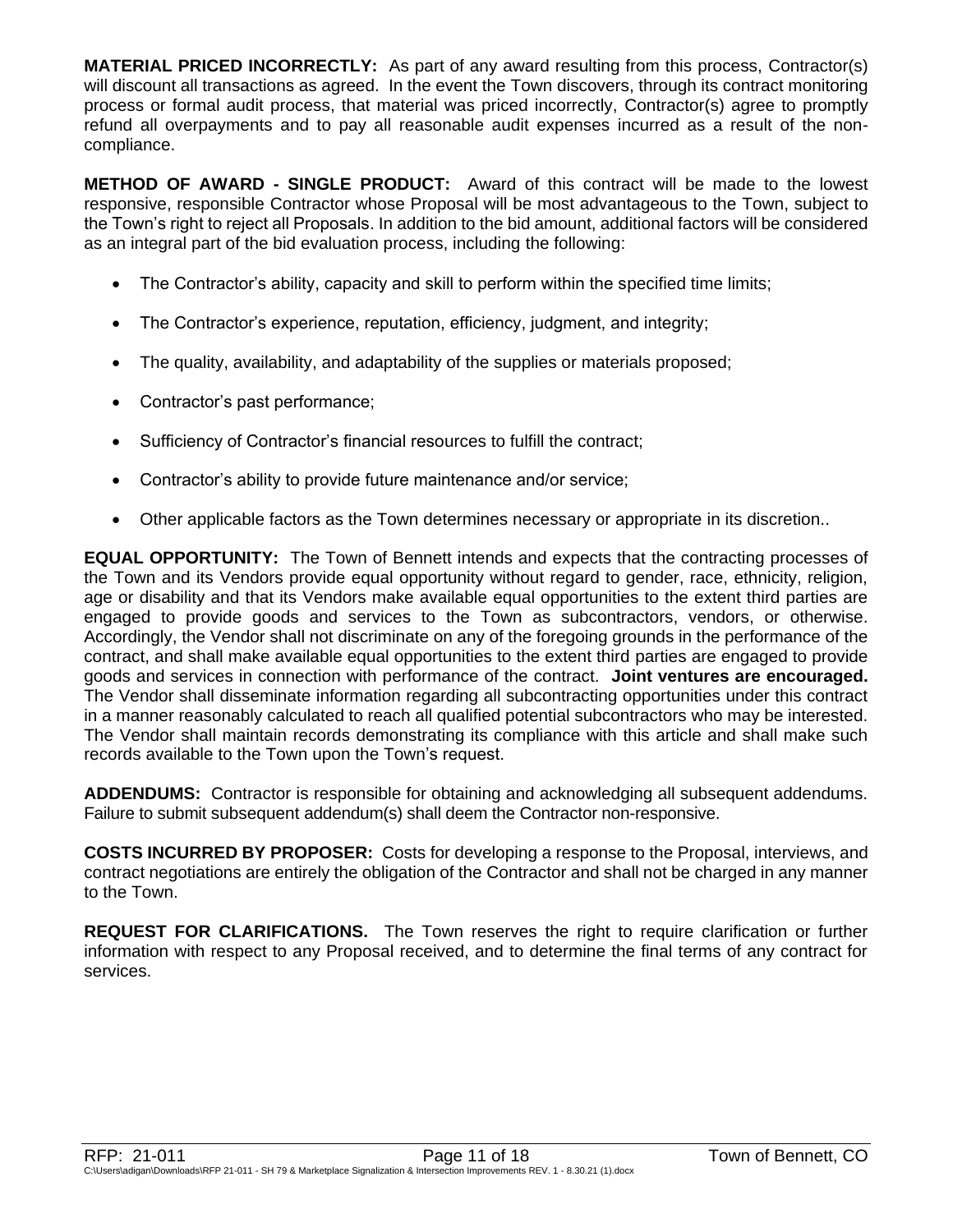

# **REQUEST FOR PROPOSALS SPECIFICATIONS**

#### **I SCOPE OF WORK**

#### *Intersection Improvements:*

#### **Roadway Improvements**

Roadway improvements include, but are not limited to the addition of:

- an exclusive eastbound right turn lane and acceleration lane;
- channelizing island on southwest corner; as well as
- curb ramp and sidewalk improvements and sidewalk on the southwest corner.

#### **Drainage Improvements**

Drainage construction includes storm drain improvements on the southwest corner of the intersection.

#### **Traffic Signal Improvements**

Traffic signal improvements include the placement of signal poles and luminaires (without mast arms), conduit, controller/cabinet, and any other associated signal equipment contained in the plan set. Additional traffic improvements include, but are not limited to, signing and striping.

#### **Traffic Control**

All traffic control plans must be furnished by the Contractor to Project Engineer for the Town for approval prior to the commencement of work.

#### **Permitting**

The Contractor is responsible to obtain all required permits required for completion of work from the Town of Bennett and the State of Colorado.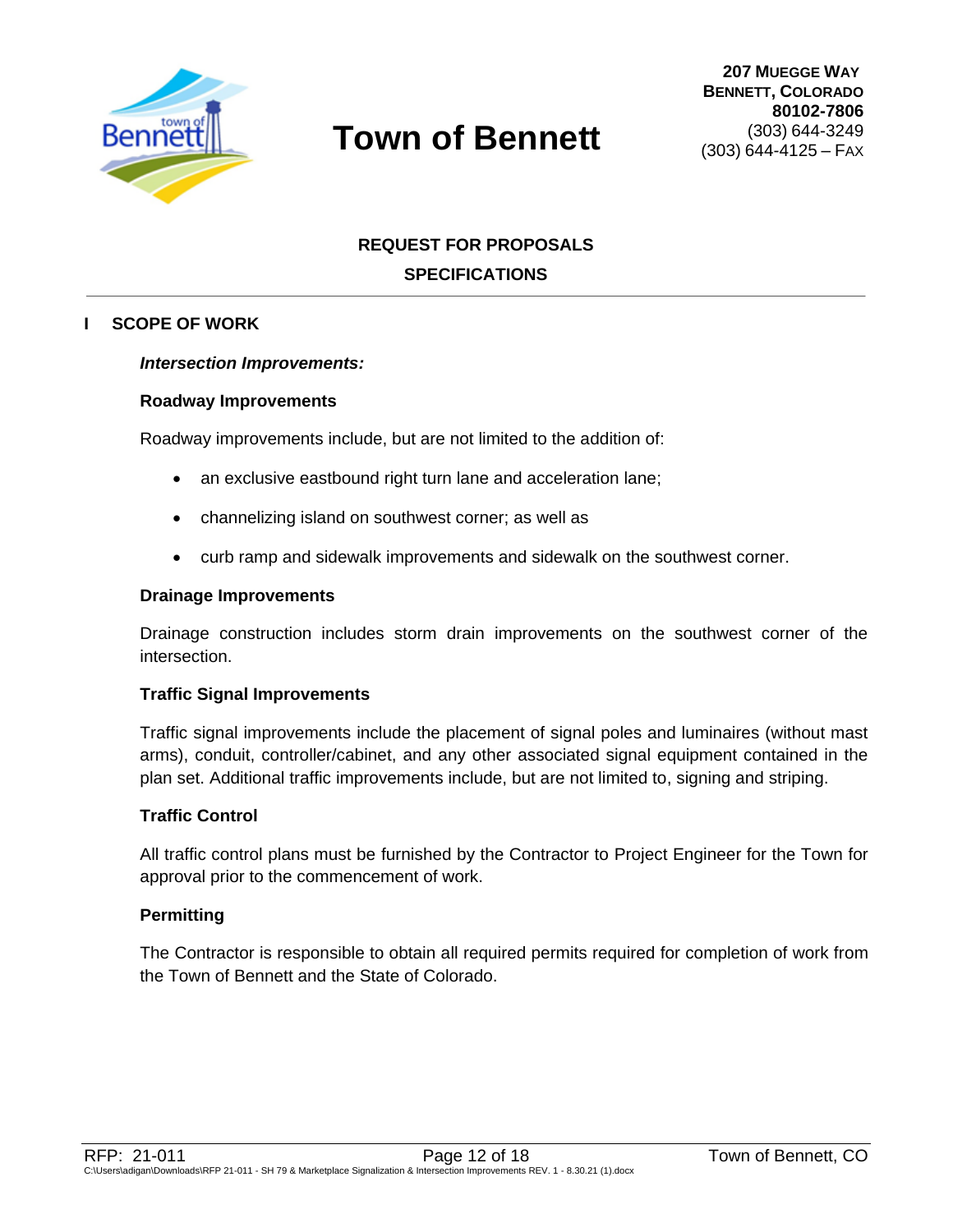### **II PROPOSAL CONTENT**

- Interest firms should provide at least the following information:
	- $\circ$  Contact information Including location, names of the principals, officers and directors of the firm.
	- o A statement of the availability of the firm to undertake the project.
	- o A timeline detailing the time frame for completion of this project.
	- o Resumes, organizational chart, specific roles and responsibility commitments, and general percent of time allocation for individuals working on this project.
	- o List of member of the project team detailing roles in the project.
	- o Description of your approach to providing the proposed services, to give the Town the opportunity to understand your process and product.
	- o Fee schedule tied to the scope of work; itemized.
	- o A "Not to Exceed" contractual amount.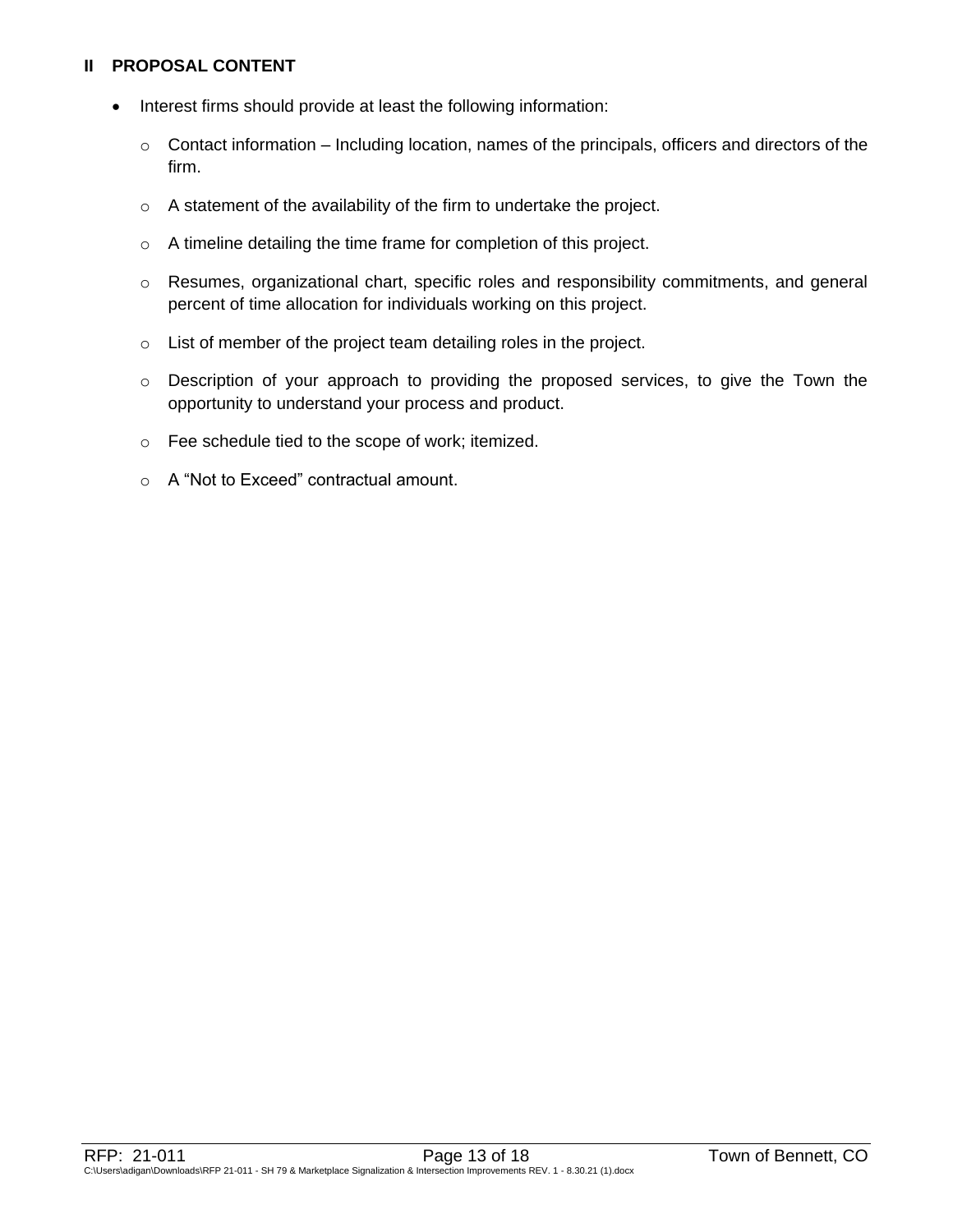

#### **REQUEST FOR PROPOSALS**

#### **BID SCHEDULE**

#### **I BID SCHEDULE: SH 79 & MARKETPLACE DR SIGNAL & INTERSECTION IMPROVEMENTS**

| Item Number | <b>Item Description</b>                                      | Unit        | Roadway        | <b>Unit Cost</b> | <b>Extended Cost</b> |
|-------------|--------------------------------------------------------------|-------------|----------------|------------------|----------------------|
| 201-00001   | Clearing and Grubbing                                        | <b>ACRE</b> | 0.57           |                  |                      |
| 202-00019   | Removal of Inlet                                             | <b>EACH</b> | $\mathbf{1}$   |                  |                      |
| 202-00200   | Removal of Sidewalk                                          | SY          | 143            |                  |                      |
| 202-00203   | Removal of Curb and Gutter                                   | LF          | 256            |                  |                      |
| 202-00220   | Removal of Asphalt Mat                                       | SY          | 395            |                  |                      |
| 202-00240   | Removal of Asphalt Mat (Planing)                             | SY          | 563            |                  |                      |
| 202-00810   | Removal of Ground Sign                                       | <b>EACH</b> | $\overline{2}$ |                  |                      |
| 203-00010   | Unclassified Excavation (Complete In Place)                  | CY          | 768            |                  |                      |
| 203-01597   | Potholing                                                    | <b>HOUR</b> | 40             |                  |                      |
| 208-00002   | Erosion Log Type 1 (12 Inch)                                 | LF          | 524            |                  |                      |
| 208-00020   | Silt Fence                                                   | LF          | 935            |                  |                      |
| 208-00035   | Aggregate Bag                                                | LF          | 204            |                  |                      |
| 208-00046   | Pre-fabricated Concrete Washout Structure                    | <b>EACH</b> | $\mathbf{1}$   |                  |                      |
| 208-00051   | Storm Drain Inlet Protection (Type I)                        | LF          | 36             |                  |                      |
| 208-00056   | Storm Drain Inlet Protection (Type III)                      | <b>EACH</b> | $\mathbf{1}$   |                  |                      |
| 208-00075   | Pre-fabricated Vehicle Tracking Pad                          | <b>EACH</b> | $\mathbf{1}$   |                  |                      |
| 208-00106   | Sweeping (Sediment Removal)                                  | <b>HOUR</b> | 10             |                  |                      |
| 210-00810   | <b>Reset Ground Sign</b>                                     | <b>EACH</b> | $\mathbf{1}$   |                  |                      |
| 210-00815   | Reset Sign Panel                                             | <b>EACH</b> | $\overline{2}$ |                  |                      |
| 210-04020   | Modify Inlet                                                 | <b>EACH</b> | 1              |                  |                      |
| 210-XXXXX   | Reset Ground Sign (Special)                                  | <b>EACH</b> | 1              |                  |                      |
| 212-00706   | Seeding (Native) Drill                                       | <b>ACRE</b> | 0.4            |                  |                      |
| 213-00002   | Mulching (Weed Free Hay)                                     | <b>ACRE</b> | 0.4            |                  |                      |
| 213-00061   | <b>Mulch Tackifier</b>                                       | LВ          | 66             |                  |                      |
| 304-06004   | Aggregate Base Course (Class 6)                              | SY          | 1594           |                  |                      |
| 403-33841   | Hot Mix Asphalt (Grading S) (100) (PG 64-22)                 | <b>TON</b>  | 120            |                  |                      |
| 403-34871   | Hot Mix Asphalt (Grading SX) (100) (PG 76-28)                | <b>TON</b>  | 39             |                  |                      |
| 412-00190   | Concrete Pavement (Patching)                                 | SY          | 36.4           |                  |                      |
| 503-00018   | Drilled Caisson (18 Inch)                                    | LF          | 5              |                  |                      |
| 503-00036   | Drilled Caisson (36 Inch)                                    | LF          | 57             |                  |                      |
| 503-00042   | Drilled Caisson (42 Inch)                                    | LF          | 17             |                  |                      |
| 603-01185   | 18 Inch Reinforced Concrete Pipe (Complete In Place)         | LF          | 261            |                  |                      |
| 604-19105   | Inlet Type $R L 5$ (5 Foot)                                  | <b>EACH</b> | $\overline{2}$ |                  |                      |
| 604-30005   | Manhole Slab Base (5 Foot)                                   | <b>EACH</b> | $\overline{2}$ |                  |                      |
| 608-00006   | Concrete Sidewalk (6 Inch)                                   | SY          | 188.2          |                  |                      |
| 608-00010   | Concrete Curb Ramp                                           | SY          | 61.7           |                  |                      |
| 609-21010   | Curb and Gutter Type 2 (Section I-B)                         | LF          | 40             |                  |                      |
| 609-21020   | Curb and Gutter Type 2 (Section II-B)                        | LF          | 719            |                  |                      |
| 609-24010   | Gutter Type 2 (10 Foot)                                      | LF          | 36             |                  |                      |
| 612-00001   | Delineator (Type I)                                          | <b>EACH</b> | $\overline{4}$ |                  |                      |
| 612-00002   | Delineator (Type II)                                         | <b>EACH</b> | $\overline{2}$ |                  |                      |
| 613-00206   | 2 Inch Electrical Conduit (Bored)                            | LF          | 365            |                  |                      |
| 613-00306   | 3 Inch Electrical Conduit (Bored)                            | LF          | 730            |                  |                      |
| 613-01200   | 2 Inch Electrical Conduit (Plastic)                          | LF          | 200            |                  |                      |
| 613-01300   | 3 Inch Electrical Conduit (Plastic)                          | LF          | 165            |                  |                      |
| 613-07034   | Pull Box (24"x36"x18")                                       | <b>EACH</b> | $\overline{4}$ |                  |                      |
| 613-10000   | Wiring                                                       | L S         | $\mathbf{1}$   |                  |                      |
| 613-13000   | Luminaire (LED)                                              | <b>EACH</b> | $\overline{4}$ |                  |                      |
| 613-80130   | Service Meter Cabinet                                        | <b>EACH</b> | 1              |                  |                      |
| 614-00011   | Sign Panel (Class I)                                         | ъ⊧          | 34             |                  |                      |
| 614-00012   | Sign Panel (Class II)                                        | <b>SF</b>   | 88.5           |                  |                      |
| 614-00029   | Sign Panel (Class II) (Install Only)                         | <b>EACH</b> |                |                  |                      |
| 614-01573   | Steel Sign Support (2-1/2 Inch Round NP-40)(Post & Slipbase) | <b>EACH</b> | $\overline{4}$ |                  |                      |
| 614-70150   | Pedestrian Signal Face (16) (Countdown)                      | <b>EACH</b> | 8              |                  |                      |
| 614-70336   | Traffic Signal Face (12-12-12)                               | <b>EACH</b> | 11             |                  |                      |
| 614-70448   | Traffic Signal Face (12-12-12-12)                            | <b>EACH</b> | 8              |                  |                      |
| 614-72855   | <b>Traffic Signal Controller Cabinet</b>                     | EACH        | $\mathbf{1}$   |                  |                      |
| 614-72863   | Pedestrian Push Button Post Assembly                         | <b>EACH</b> | $\overline{4}$ |                  |                      |
| 614-72866   | Fire Preemption Unit and Timer                               | <b>EACH</b> | $\overline{2}$ |                  |                      |
| 614-72895   | Vehicle Detection System (Single Camera)                     | <b>EACH</b> | 4 <sup>1</sup> |                  |                      |

RFP: 21-011 **Page 14 of 18** Town of Bennett, CO C:\Users\adigan\Downloads\RFP 21-011 - SH 79 & Marketplace Signalization & Intersection Improvements REV. 1 - 8.30.21 (1).docx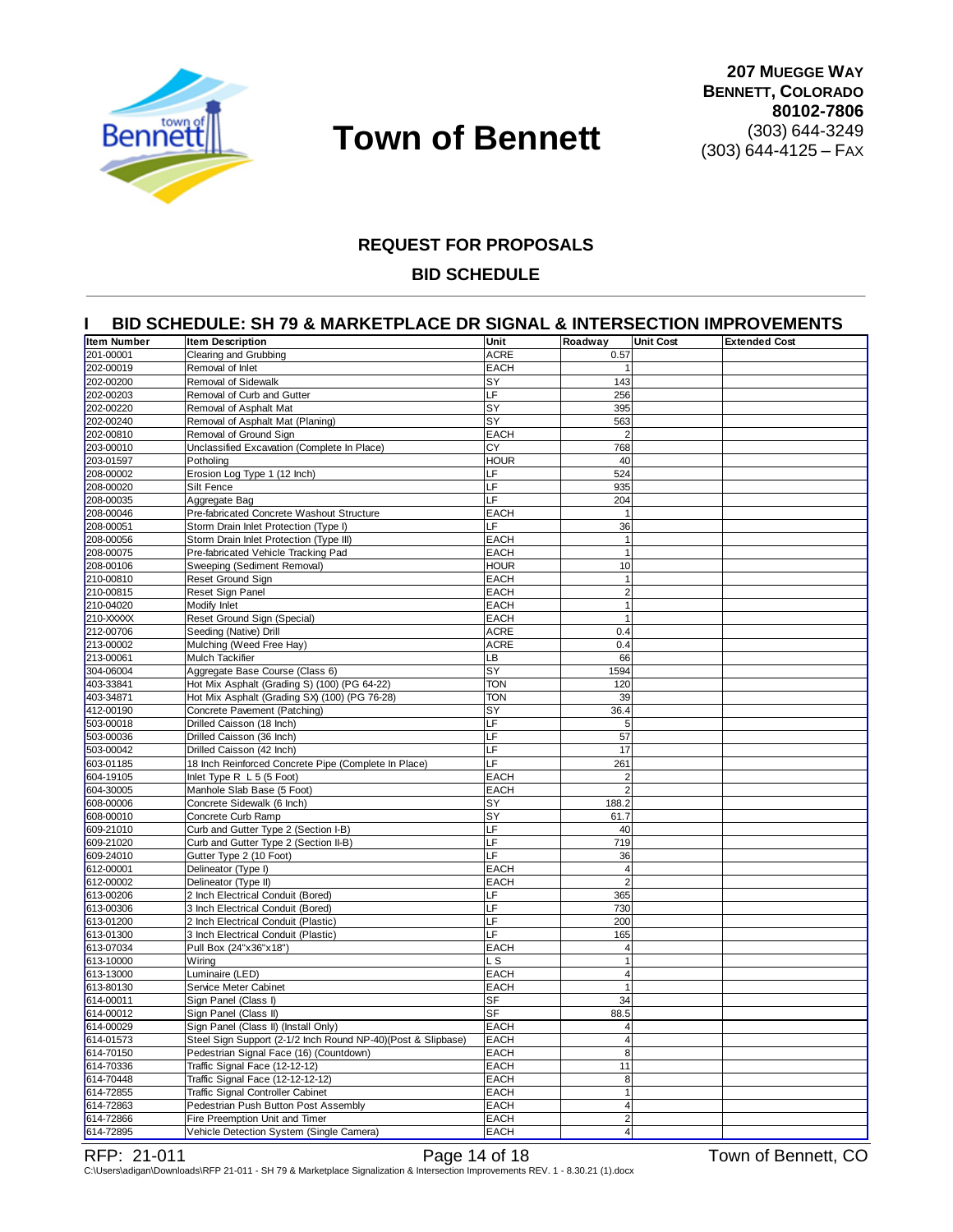## **BID SCHEDULE: SH 79 & MARKETPLACE DR SIGNAL & INTERSECTION IMPROVEMENTS (Cont'd)**

| Item Number | <b>Item Description</b>                                     | Unit        | Roadway | <b>Unit Cost</b> | <b>Extended Cost</b> |
|-------------|-------------------------------------------------------------|-------------|---------|------------------|----------------------|
| 614-81011   | Traffic Signal-Light Pole Steel (1 Mast Arm) (Install Only) | <b>EACH</b> |         |                  |                      |
| 614-84000   | Traffic Signal Pedestal Pole Steel                          | <b>EACH</b> |         |                  |                      |
| 614-86800   | Uninterrupted Power Supply                                  | <b>EACH</b> |         |                  |                      |
| 614-87690   | <b>Ethernet Switch</b>                                      | <b>EACH</b> |         |                  |                      |
| 620-00002   | Field Office (Class 2)                                      | <b>EACH</b> |         |                  |                      |
| 620-00012   | Field Laboratory (Class 2)                                  | <b>EACH</b> |         |                  |                      |
| 620-00020   | Sanitary Facility                                           | <b>EACH</b> |         |                  |                      |
| 625-00000   | <b>Construction Surveying</b>                               | .S          |         |                  |                      |
| 626-00000   | Mobilization                                                | S           |         |                  |                      |
| 627-00008   | Modified Epoxy Pavement Marking                             | GAL         | 16      |                  |                      |
| 627-00011   | Pavement Marking Paint (Waterborne)                         | GAL         | 10      |                  |                      |
| 627-30205   | Thermoplastic Pavement Marking (Word-Symbol)                | <b>SF</b>   | 105     |                  |                      |
| 627-30210   | Thermoplastic Pavement Marking (Xwalk-Stopline)             | <b>SF</b>   | 600     |                  |                      |
| 630-00000   | Flagging                                                    | <b>HOUR</b> | 64      |                  |                      |
| 630-00003   | Uniformed Traffic Control                                   | HOUR        | 64      |                  |                      |
| 630-00007   | <b>Traffic Control Inspection</b>                           | <b>DAY</b>  | 40      |                  |                      |
| 630-00012   | <b>Traffic Control Management</b>                           | <b>DAY</b>  | 20      |                  |                      |
| 630-80336   | Barricade (Type 3 M-B) (Temporary)                          | <b>EACH</b> |         |                  |                      |
| 630-80341   | Construction Traffic Sign (Panel Size A)                    | <b>EACH</b> | 32      |                  |                      |
| 630-80342   | Construction Traffic Sign (Panel Size B)                    | EACH        | 19      |                  |                      |
| 630-80355   | Portable Message Sign Panel                                 | <b>EACH</b> |         |                  |                      |
| 630-80360   | Drum Channelizing Device                                    | <b>EACH</b> | 40      |                  |                      |
| 630-80380   | <b>Traffic Cone</b>                                         | <b>EACH</b> | 40      |                  |                      |
| 630-80393   | <b>Stackable Vertical Panels</b>                            | <b>EACH</b> | 75      |                  |                      |
|             |                                                             |             |         |                  |                      |

**Grand Total =**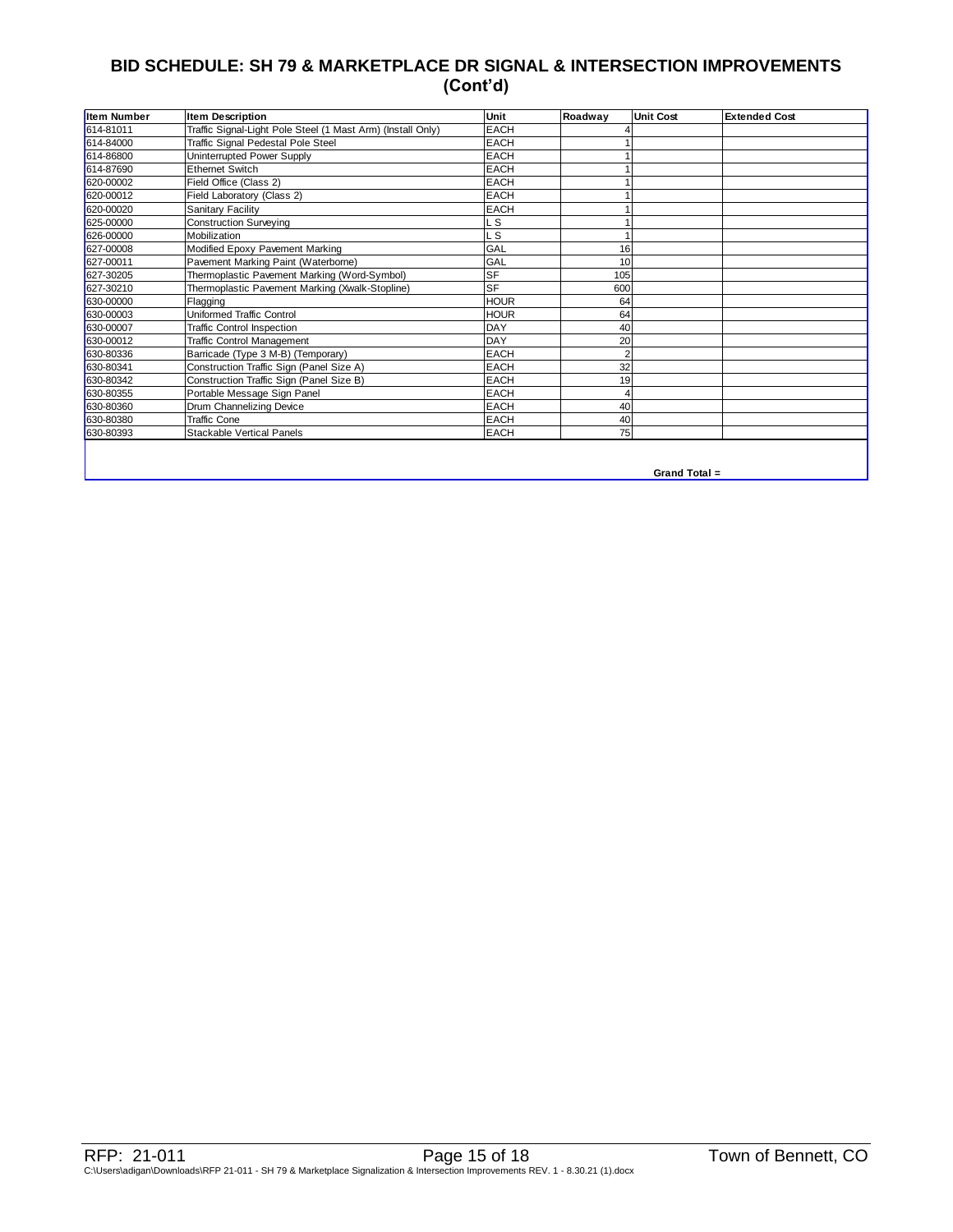

# **REQUEST FOR PROPOSALS SUBMISSION FORM**

**SUBMISSION:** It is imperative, when submitting a bid/proposal, that you address the envelope as follows:

Town of Bennett ATTN: Purchasing 207 Muegge Way Bennett, CO 80102

| Attn:<br>Purchasing / Daymon Johnson<br><b>Title: Director of Capital Projects</b><br>RFP: 21-011 |                   |
|---------------------------------------------------------------------------------------------------|-------------------|
| Does your proposal comply with all the terms<br>and conditions? If no, indicate exceptions        | <b>YES</b><br>NO  |
| Does your proposal meet or exceed all<br>specifications? If no, indicate exceptions               | <b>YES</b><br>NO. |
| State percentage of prompt payment discount, if offered                                           | $\%$              |
| State total bid price (include all items bid)                                                     |                   |
| State total bid price with discount                                                               |                   |

**The Town of Bennett must have on file a completed W-9 prior to doing business with Contractors. Please submit the attached form with your Proposal.**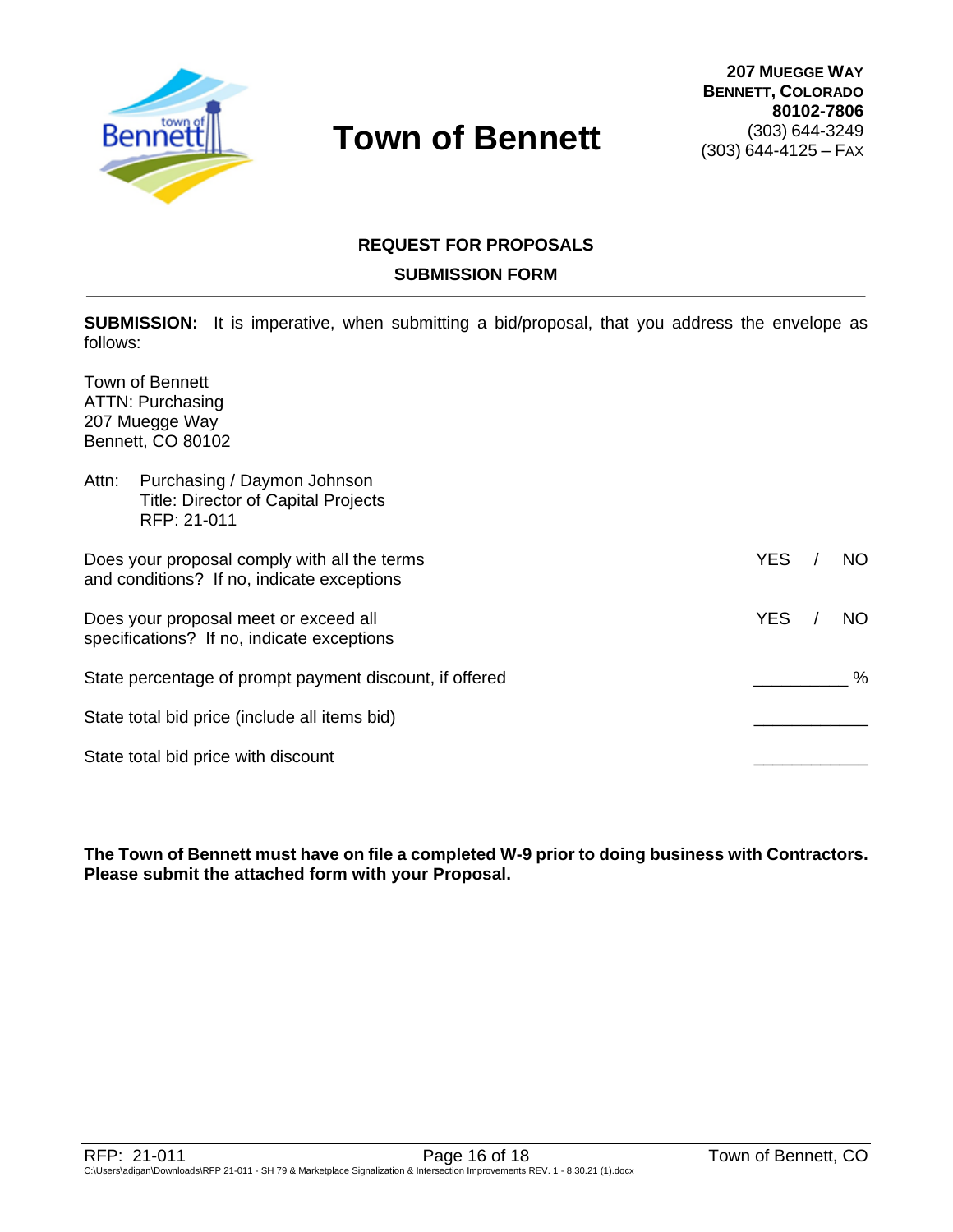

**REQUEST FOR PROPOSALS**

### **SUBSTITUTE FORM W-9** Vendor# **REQUEST FOR TAXPAYER IDENTIFICATION NUMBER AND CERTIFICATION (A copy of the W-9 instructions is available upon request)**

#### **1 NAME OF FIRM:**

NAME (Legal Name)

BUSINESS NAME (If different from above e.g. DBA)

**2 ADDRESS WHERE NOTIFICATIONS, PURCHASE ORDERS ETC. SHOULD BE MAILED** (if different from above):

NAME (As it appears on invoice)

ADDRESS

CITY, STATE, ZIP

#### **3. PAY TO OR REMITTANCE INFORMATION**

(If more than one remit to address, please attach on additional page.)

STREET ADDRESS

CITY, STATE, ZIP

The Internal Revenue Service requires that you submit a Taxpayer Identification Number to comply with this regulation, please fill in the required information on this form, sign and return it to:

> By fax (303) 644-4125 By mail Town of Bennett ATTN: Danette Ruvalcaba 207 Muegge Way Bennett, CO 80102